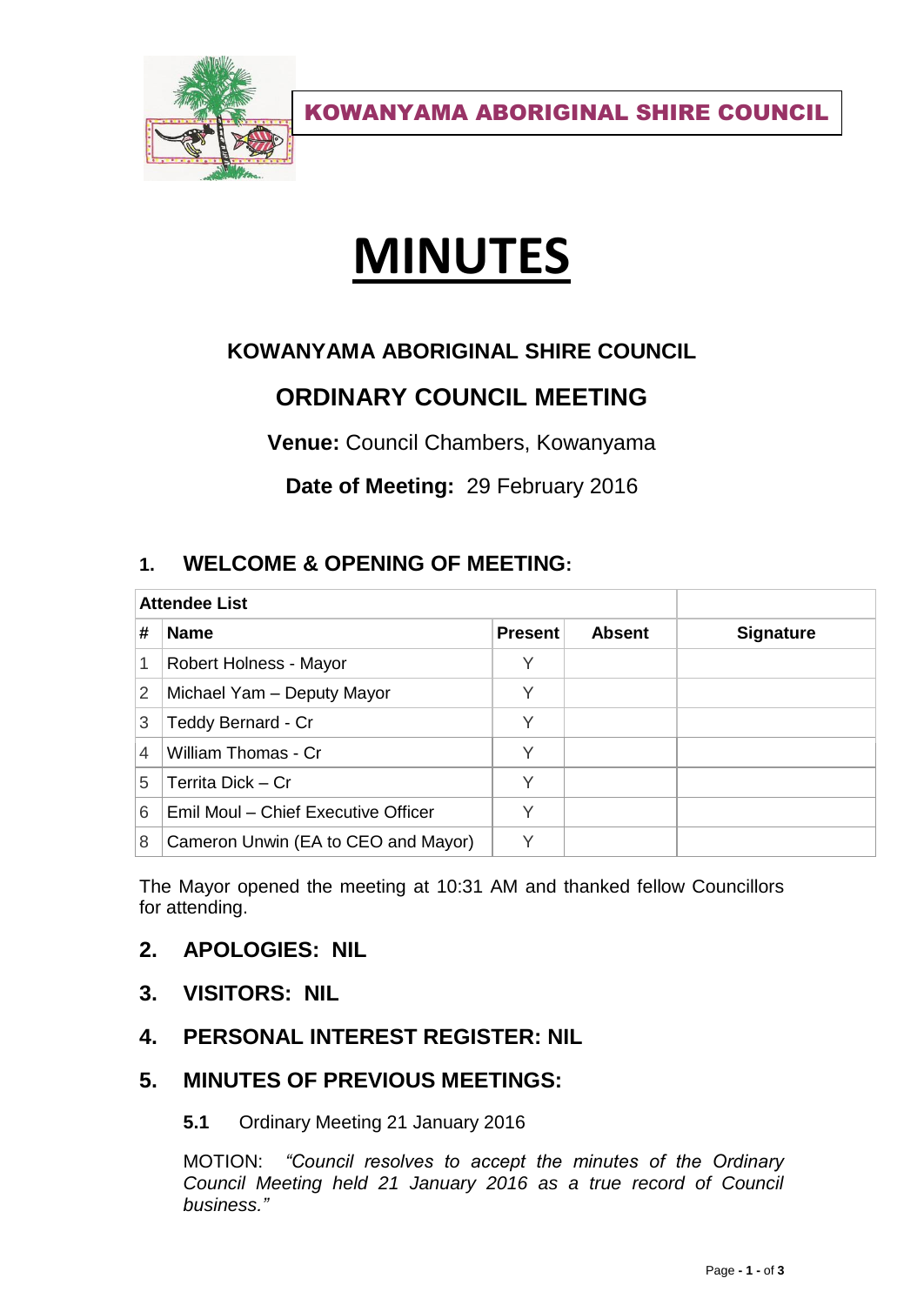

**MOVED: Cr Thomas : Cr Yam**

**Carried in full.**

#### **6. BUSINESS ARISING FROM PREVIOUS MEETINGS AND CONFIRMATION THEREOF:**

- **6.1** Action Item Comments to draft amendment to SPP **Mayor –** still awaiting response.
- **6.2** Action Item MOU QRAMA/KASC **CEO**  carry over to March 2016 meeting.
- **6.3** Action Item Application for Amendment of Reserve over Lot 6 Plan DB18 and Lot 38 on Plan DB18 16.12.15 – **CEO** to check with Program Office

#### **7. MAYOR REPORT**

No formal report tabled

#### **8. FINANCIAL REPORT**

**8.1** January 2016 Financial Report

Motion: "*Council resolves to accept the January 2016 Financial Report as a true record of Council business."*

**Moved: Cr Yam 2 nd: Cr Thomas**

**Carried in full**

#### **9. CEO REPORTS**

- **9.1** CDP Monthly Report January 2016
- **9.2** NDRRA Report January 2016

#### **10. CORRESPONDENCE**

**10.1** Letter dated 12 February 2016 from Leslie Gilbert, Chairman 'Abm Elgoring Ambung Aboriginal Corporation' re: PBC House, Arwin Amay Street, KOWANYAMA

**Tabled and discussed**. Council to sign a tenancy agreement with PBC.

**10.2** Letter dated 11 February 2016 from Bottoms English Lawyers re: Katter Leases.